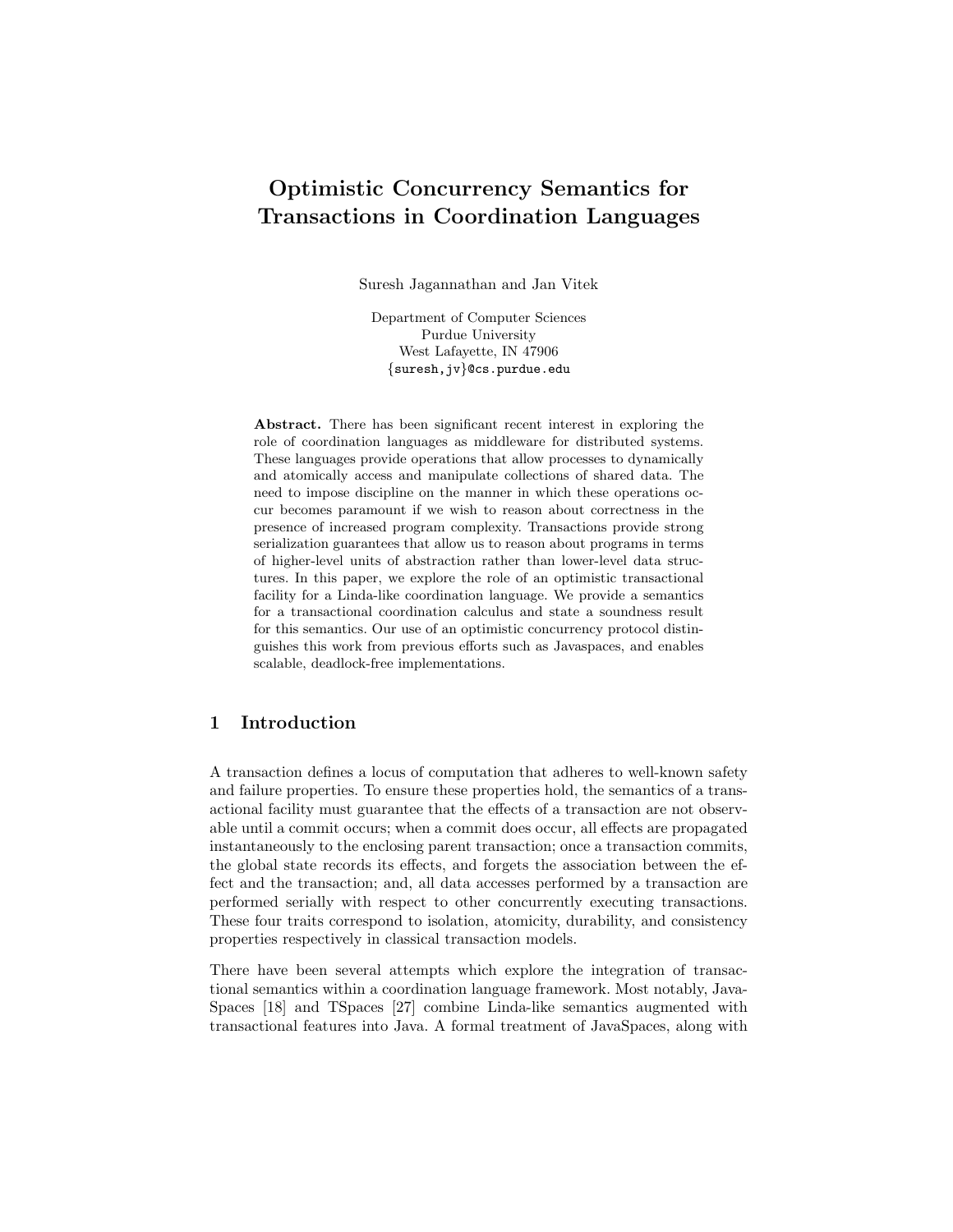several important extensions, is given by Busi and Zavattaro [11, 12]. The Java-Spaces implementation is based on a pessimistic concurrency control semantics: locks are acquired when an entry is accessed, preventing other transactions from witnessing that value until the owning transaction commits. An entry can be physically removed from the shared space only if the removing action is part of the same transaction as any uncommitted reads to that object. Writes to the space become visible to other transactions only when their initiator commits. Although relatively simple to describe, a pessimistic treatment of transactions for coordination languages has two notable disadvantages:

- 1. Deadlock: Since shared data are locked by reads, two transactions each of whom read distinct entries may deadlock depending upon the order in which the locks are acquired. Moreover, it is not possible to acquire locks prior to executing a transaction since determining whether an object will be read depends upon the transaction's dynamic control-flow. The ability to select entries based on pattern-matching further complicates the issue of deadlock detection and avoidance.
- 2. Scalability: Pessimistic concurrency control negatively impacts scalability of distributed implementations as read operations require the acquisition of global locks and thus increase synchronization between distributed nodes. Non-blocking operations, such as Linda's RDP and INP (which test for the presence of a tuple) further complicate the implementation of pessimistic concurrency control protocols as they require that every potential entry that may match the operation's template argument be locked for the duration of the transaction [11] to preserve desired serializability invariants.

In this paper, we explore an alternative treatment of transactions within a tuple space coordination framework that addresses these issues. We define a semantics for a transactional variant of Linda [19] based on the synchronous  $\pi$ -calculus [24]. This language can be viewed as the computational core of systems such as Java-Spaces (without some features such as leases and notification [18]) in which effects on the shared data space are controlled via a transactional mechanism based on an optimistic concurrency protocol. In this protocol, every transaction conceptually operates over its own local copy of the space and performs actions restricted to this copy. When a transaction is to commit, the state of the local copy is compared to the current state of the global space. If serializability invariants have been violated, the transaction aborts and its local copy is discarded. Otherwise, the changes can be propagated to the global space. The rate at which aborts occur in this scheme is closely correlated to the rate at which concurrent threads operate in incompatible ways over the same tuples.

Our work is distinguished from previous efforts in three main respects: (a) our transactional semantics is based on an optimistic concurrency model that eliminates issues of deadlock, and obviates scalability limitations which arise in more pessimistic lock-based transactional schemes; (b) our treatment of non-blocking operations that test for the presence or absence of tuples, allow us to reason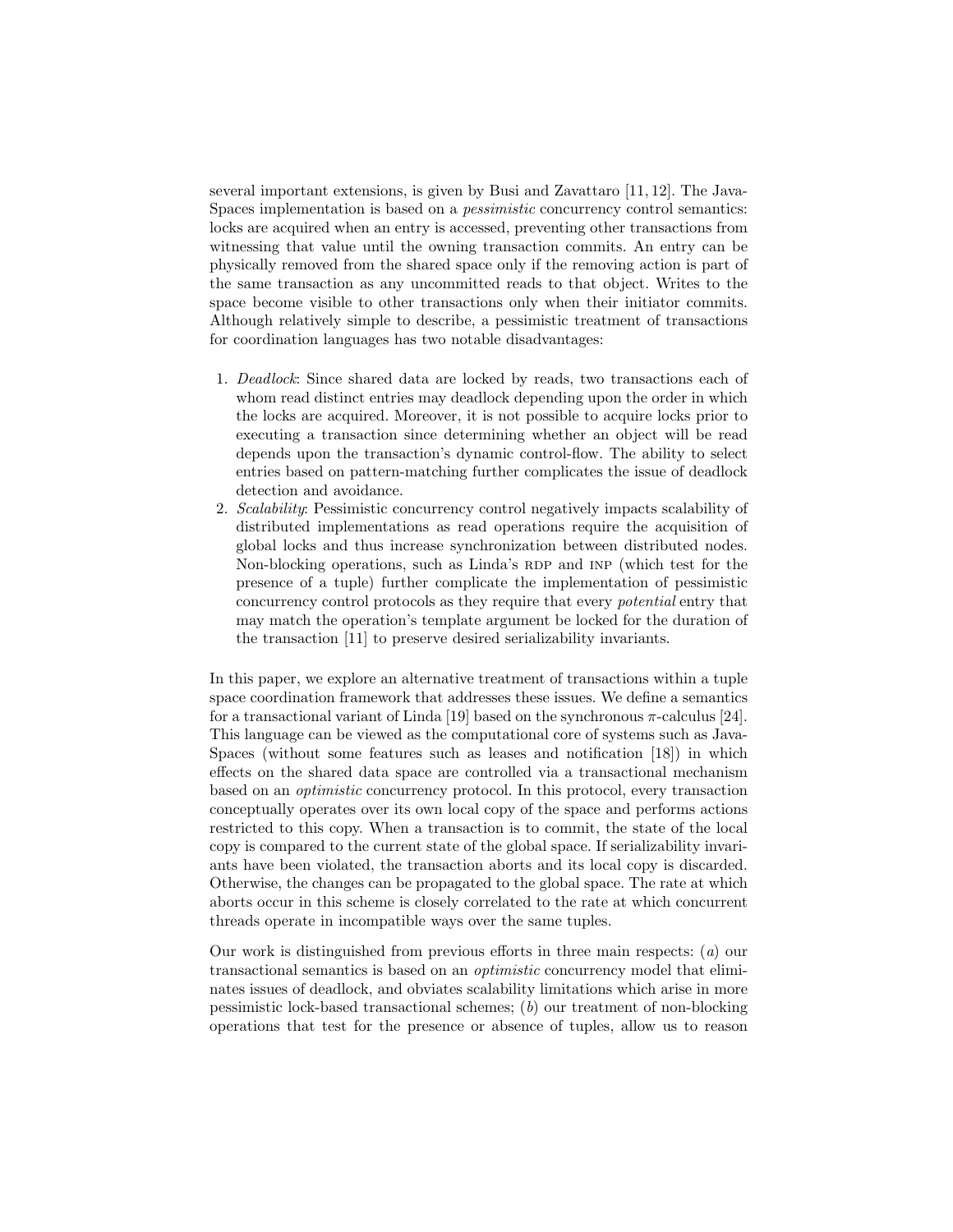about the validity of these operations using transaction-local, rather than global, judgments; and (c) the semantics naturally allows transactions to be arbitrarily nested. Taken together, these features suggest that expressive, scalable, and deadlock-free transactional implementations for coordination languages are feasible.

# 2 Coordination Languages and Transactions

We are interested in defining robust, scalable concurrent programs that use a Linda-style coordination framework to mediate access to shared data. Classical coordination models such as Linda allow atomic access and modification of content-addressable data. However, explicit support for treating a locus of computation and the collection of data the computation accesses as a single atomic unit is not provided. An atomic transaction is a control abstraction that provides such functionality. The transactional semantics of concurrent actions in the context of a coordination model ensures serializability and atomicity properties of operations that read, remove, write, and test for the presence of tuples in a global data space.

#### 2.1 JavaSpaces

Sun Microsystem's JavaSpaces is a well-known attempt at integrating a Lindalike coordination language enriched with transactional support into a general purpose programming language. Although expressive, the JavaSpaces programming model is somewhat unintuitive and difficult to implement. We consider its main features here and refer interested readers to the specification [18] and related research papers [8, 11, 12, 9, 26] for further clarification. In particular, we do not consider leasing and event notification which are treated in detail by Busi and Zavattaro in [11, 12].

In JavaSpaces a shared data space is an object which supports at least the following operations: write(), read(), take(), readIfExists() and takeIf-Exists(). The first operation deposits an entry in the shared space. The operations read( template) and take( template) scan the shared space for an entry matching template, reading or removing a matching tuple, respectively, if one exists and blocking otherwise. Although the match operation in JavaSpaces is user-defined, we restrict ourselves in this paper to traditional valuebased structural pattern matching familiar to pure Linda systems. If the template is the distinguished null value, any entry in the data space may match. readIfExists() and takeIfExists() are non-blocking equivalents of read() and take() respectively (similar to Linda's rdp and inp). If no value matching the template is currently in the shared space, these operations return null. Busi and Zavattaro have discussed in detail the implications of the ability to test for the presence of a value [11, 12]. We revisit these operations in later sections.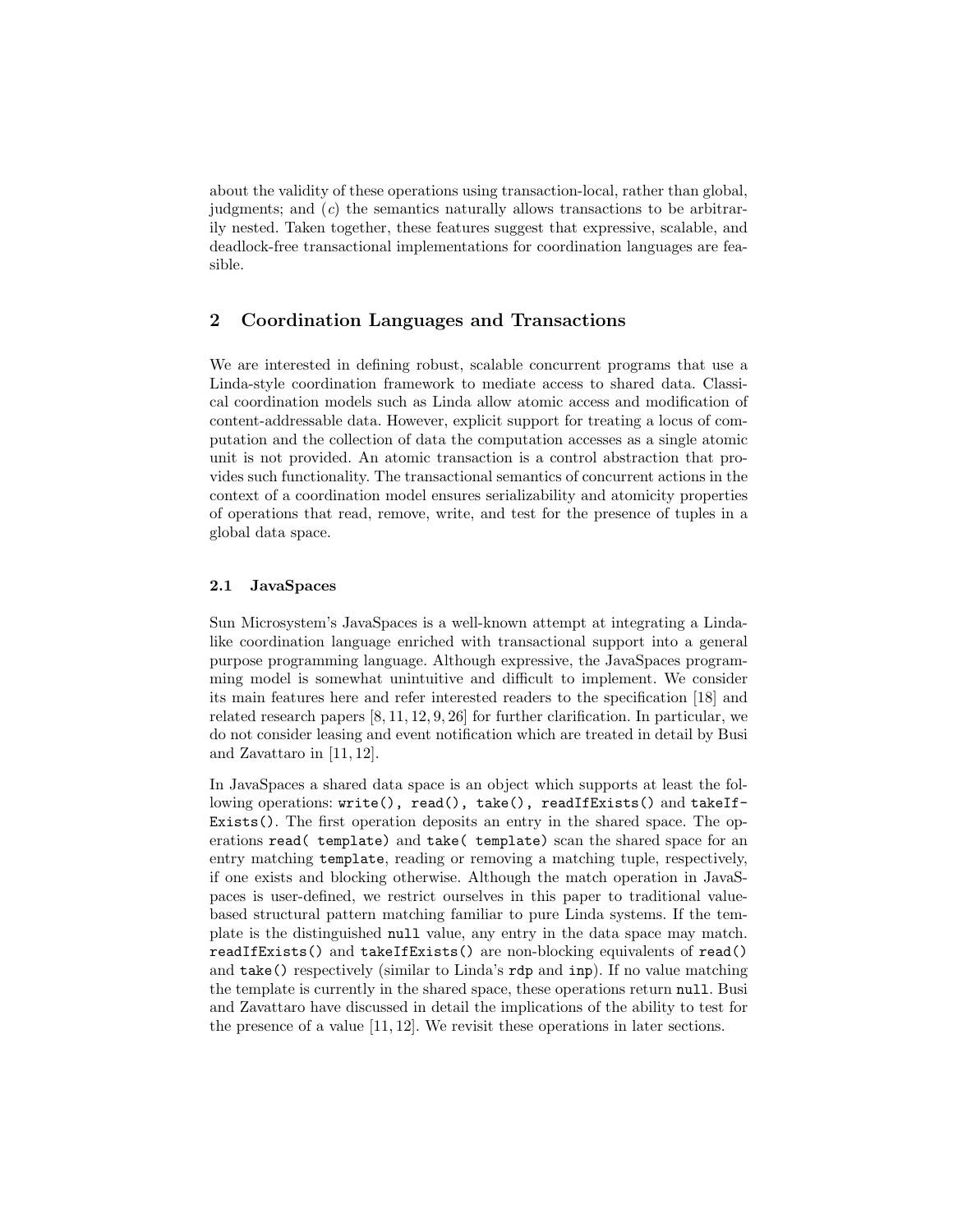

Fig. 1. Threads and transactions may be interleaved in various ways: (a) plain, (b) nested, (c) multi-threaded, (d) multi-threaded and nested.

#### 2.2 Transactions

In this paper, we consider a multi-threaded nested transactional model. When transactions are nested [25], each top-level transaction is divided into a number of child transactions; each of which can also have nested transactions. Nested transactions commit from the bottom up, and child transactions must always commit before their parent. A transaction abort at one level does not necessarily affect a transaction in progress at a higher level. The updates of committed transactions at intermediate levels are visible only within the scope of their immediate predecessors. Support for nested transactions is an important feature of our semantics. A nested transaction defines a locus of computation whose effects are bounded by its parent. Thus, the effects of operations on shared data can be controlled by defining an appropriate transaction nesting structure, leading to improved modularity and scalability. Programs are more modular because the effects of a nested transaction are localized to its parent. Programs are scalable because effects are not propagated immediately as the nested transaction commits; instead, changes are aggregated and made globally visible only when the parent transaction commits.

In a multi-threaded transaction model, each transaction can have multiple concurrent threads operating on the same view of the shared state. In a nested transaction model, multiple threads can be executing in parent and child transaction concurrently. Fig. 1 summarizes the different interactions that arise between transactions and threads.

A transactional facility can be modeled by a simple API consisting of the operation start() and commit(). We assume an implicit transactional context so that start() initiates a new transaction. If the current thread is already running within a transaction, the new transaction is nested in the current one, otherwise the new transaction becomes a top-level transaction. The commit() operation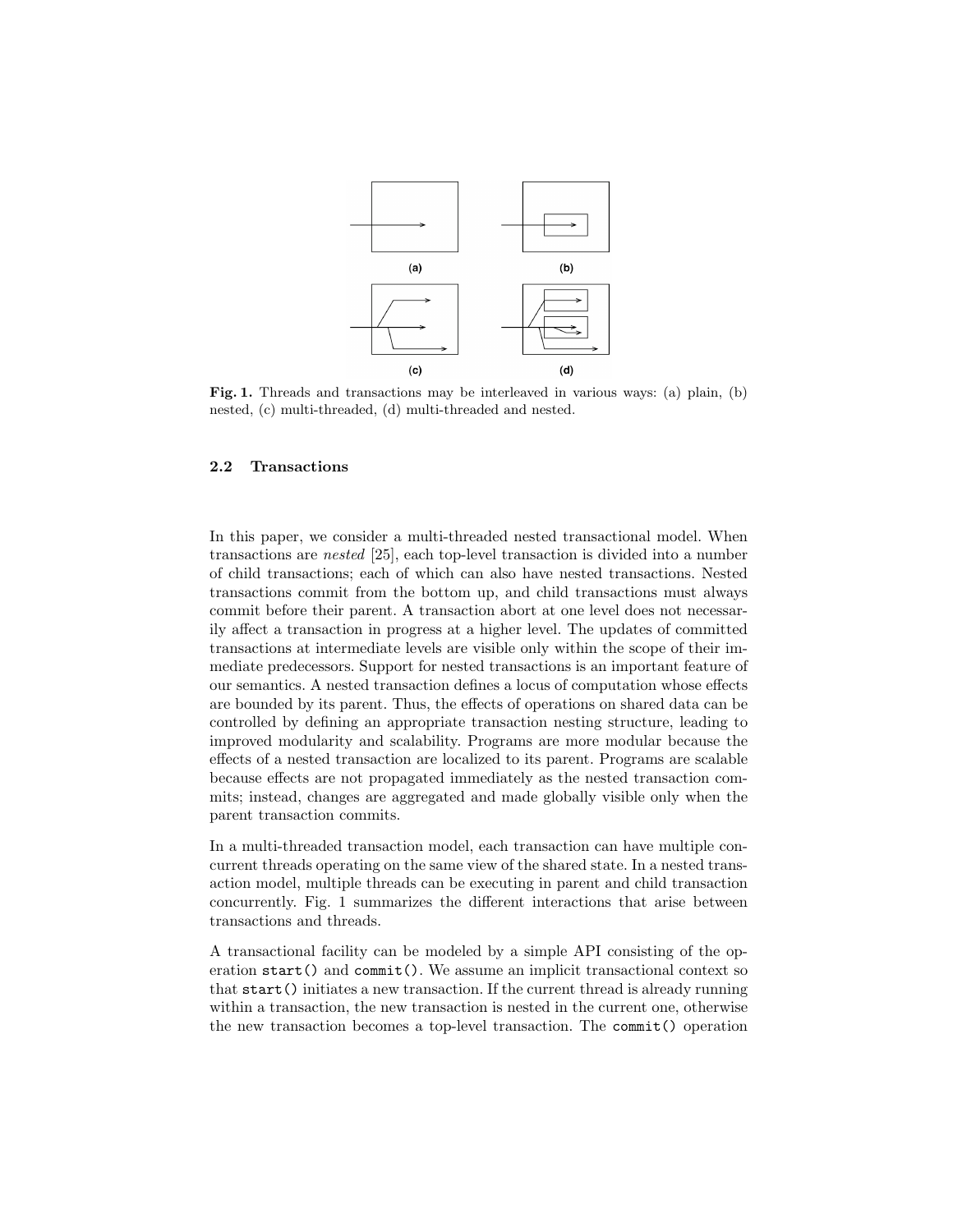shared data space

|                | start      |                  | $< 1 \times 2 >$ |              | start  |     |
|----------------|------------|------------------|------------------|--------------|--------|-----|
| $\overline{2}$ | take $(?)$ | < 2 >            |                  |              |        |     |
| 3              | write(1)   | $< 1 \times 2 >$ |                  |              |        |     |
| $\overline{4}$ | commit     | $< 1 \times 2 >$ | $1 \times 2$     |              |        |     |
| 5              |            |                  |                  | $<1\times2$  | read   | (1) |
| 6              |            |                  | $< 1 \times 2 >$ | $1 \times 2$ | commit |     |
|                |            |                  |                  |              |        |     |

#### transaction A

Fig. 2. Serialized execution of transaction A and B. The shared data space is only updated upon commit. Each transaction has its own view of the data space. The shared space starts out as  $\{ \langle 1 \rangle, \langle 2 \rangle \}$ . At time 2, transaction A performs a take(?) which removes entry  $\langle 1 \rangle$  from the space. Thus from A's point of view the shared space contains a single entry  $(\langle 2 \rangle)$ . A commit reconciles a transaction's local view with the state of the shared space.

transaction **B** 

attempts to finalize the changes made by the current transaction, propagating its results to the parent if one exists.

#### 2.3 Motivating examples

To illustrate some salient issues related to the incorporation of transactional semantics into a coordination language, consider the actions defined in Fig. 2. Transactions A and B perform read and write actions on a global data space which initially has two singleton tuples  $\langle 1 \rangle$  and  $\langle 2 \rangle$ . Transaction A takes  $\langle 1 \rangle$  and then writes it back. Once A is done, transaction B performs a non-destructive read of  $\langle 1 \rangle$  and commits. This is a valid interleaving as all actions of A precede the actions of B.

Figs. 3 and 4 illustrate possible interleavings if the actions performed by A and B are enclosed within transactions under different transactional semantics. In Fig. 3 transaction B reads  $\langle 1 \rangle$  after it was taken by A. In a *pessimistic* model such as the one used by JavaSpaces [11], this interleaving is not valid as the take() performed by A locks  $\langle 1 \rangle$  and prevents B from performing a read. In an optimistic semantics, transaction B can proceed and, in fact, both transactions can commit successfully.

Fig. 4 illustrates a case in which, under an optimistic semantics, transaction B has to abort. In this example, A reads  $\langle 1 \rangle$  but writes back another copy of  $\langle 2 \rangle$ , while B still reads  $(1)$ . Of course when B gets to the point of committing, it finds that the global space does not have tuple  $\langle 1 \rangle$  and thus is forced to abort.

time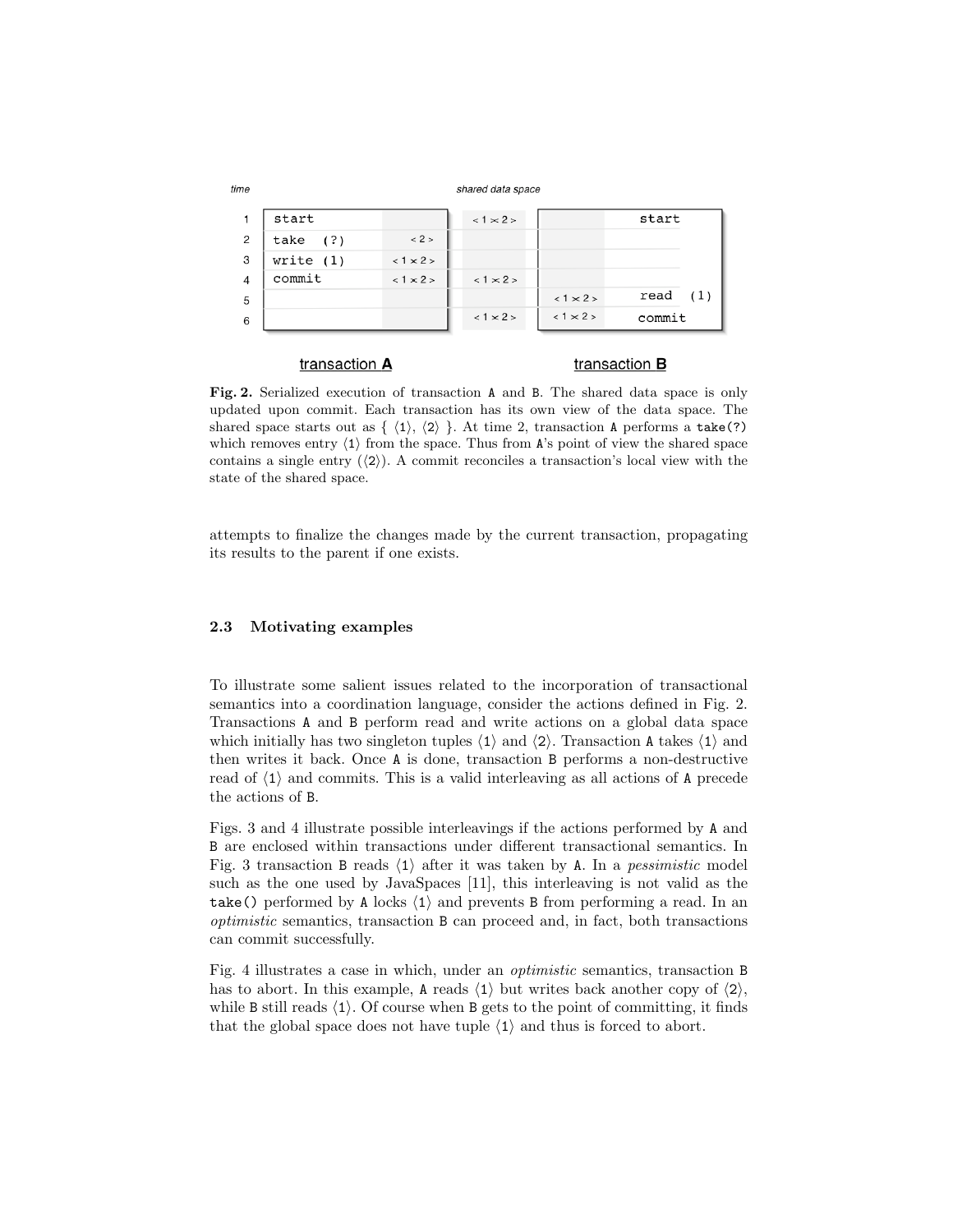Fig. 5 illustrates a more serious problem with JavaSpaces. We use inp as a nonblocking take (*i.e.*  $\text{takeIfExists()}$ ). Assume the global data space is initially empty. Transaction A checks if tuple  $\langle 2 \rangle$  is present, and will take if it is, while transaction B attempts to take  $\langle 1 \rangle$ . Both operations fail as the space contains

| time |             |                  | shared data space |             |        |
|------|-------------|------------------|-------------------|-------------|--------|
|      | start       |                  | $< 1 \times 2 >$  |             | start  |
| 2    | take<br>(?) | $<2>$            |                   |             |        |
| 3    |             |                  |                   | < 1 > < 2 > | read   |
| 4    | write $(1)$ | $< 1 \times 2 >$ |                   |             |        |
| 5    | commit      | $< 1 \times 2 >$ | $< 1 \times 2 >$  |             |        |
| 6    |             |                  | $< 1 \times 2 >$  | $<1\times2$ | commit |

### transaction A

### transaction **B**

Fig. 3. Valid optimistic interleaving. In a pessimistic semantics transaction B would have to block until  $A$  commits, *i.e.* it would behave as illustrated in Fig. 2.

| time           |             |                  | shared data space |             |             |  |
|----------------|-------------|------------------|-------------------|-------------|-------------|--|
|                | start       |                  | $<1 \times 2$     |             | start       |  |
| $\overline{2}$ | take<br>(?) | < 2 >            |                   |             |             |  |
| 3              |             |                  |                   | $<1\times2$ | read<br>(1) |  |
| $\overline{4}$ | write(2)    | $< 2 \times 2 >$ |                   |             |             |  |
| 5              | commit      | $< 2 \times 2 >$ | $< 2 \times 2 >$  |             |             |  |
| 6              |             |                  | $< 2 \times 2 >$  | abort       | commit      |  |

### transaction A

#### transaction **B**

Fig. 4. Valid optimistic interleaving. Transaction B fails to commit due to a conflict in the global data space (entry  $\langle 1 \rangle$  is absent).

| time           |            |     | shared data space |       |            |
|----------------|------------|-----|-------------------|-------|------------|
|                | start      |     |                   |       | start      |
| $\overline{2}$ | inp<br>(2) |     |                   |       | inp<br>(1) |
| 3              | write(1)   | < 1 |                   |       |            |
| $\overline{4}$ |            |     |                   | < 2 > | write(2)   |
| 5              | commit     | < 1 | < 1               |       |            |
| 6              |            |     |                   | abort | commit     |
|                |            |     |                   |       |            |

# transaction A

# transaction **B**

Fig. 5. Valid optimistic interleaving. Transaction B abort due to a conflict in the state of the shared space ( $\langle 1 \rangle$  is present). A pessimistic semantics would deadlock.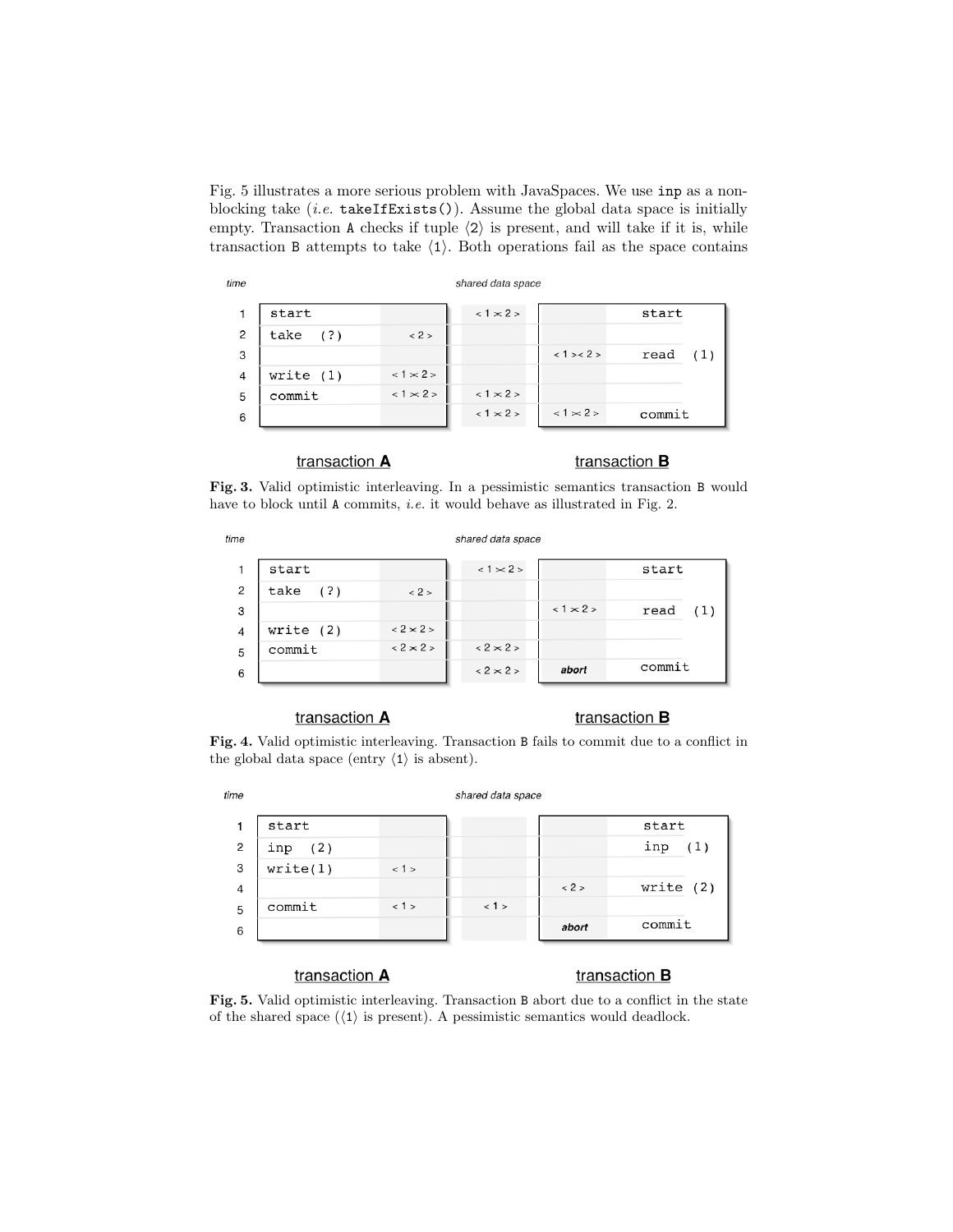no matching value. A proceeds to write  $\langle 1 \rangle$  and B to write  $\langle 2 \rangle$ , after which both transactions commit. In an optimistic semantics transaction B would abort because at time 6 the contents of the global space is  $\{\langle 1 \rangle \}$  while transaction B expect  $\langle 1 \rangle$  *not* to be in the space (since it has checked this at time 2). In Sun's JavaSpace implementation, both transactions are allowed to commit successfully. This behavior is incorrect as noted by Busi and Zavattaro [11]. In a correct pessimistic semantics (i.e.  $[11]$ ) this problem can be redressed by prohibiting other transactions from depositing any matching writes to the tuple-space once A performs its test. However, in this example, such a semantics would lock any transaction from depositing a single element tuple, and would thus prevent B from committing since it subsequently performs a write on  $\langle 2 \rangle$ .

Thus, the example of Fig. 5 would deadlock in a pessimistic semantics because each transaction is trying to acquire a lock held by the other transaction. In general, a correct implementation of pessimistic concurrency control may entail locking large portions of the shared data space. Consider for instance the action readIfExists( null) which, in JavaSpaces, matches any entry in the data space. If the data space is empty when the action is evaluated, the current transaction will lock the entire space and no other transaction will be able to write to the space until this one commits if serializability invariants are to be preserved.

Transaction protocols for coordination languages are further complicated when nested transactions are considered. The semantics of nested transactions permit child transactions to see the effects of their parents, even before the parent commits. Using pessimistic concurrency control, the rules governing when tuple operations become visible, and when read and write locks are released must be strengthened. Fig. 6 describes a valid execution sequence in which transaction A defines a nested transaction C. Tuples written by C are unavailable to B until A commits, although they are available to A once C commits. Tuples written by A are available to C even before A commits. This figure reveals that fine-grained pessimistic concurrency protocols require sophisticated lock management schemes to allow nested transactions to inherit locks on tuples owned by their ancestors. In constrast, an optimistic concurrency protocol maintains multiple local logs and directly incorporates notions of visibility into the log structure. When a nested transaction attempts to read a tuple, writes performed by its parent that match the tuple pattern are visible to the nested transaction. To ensure that writes performed in a nested transaction are propagated correctly, an optimistic concurrency mechanism need only guarantee that nesting of logs reflect transaction nesting. No special lock management protocol is required.

# 3 A transactional coordination calculus

The transactional Linda calculus is based on the synchronous  $\pi$  calculus [1, 4, 22] which provides a small and elegant computational core. The main departure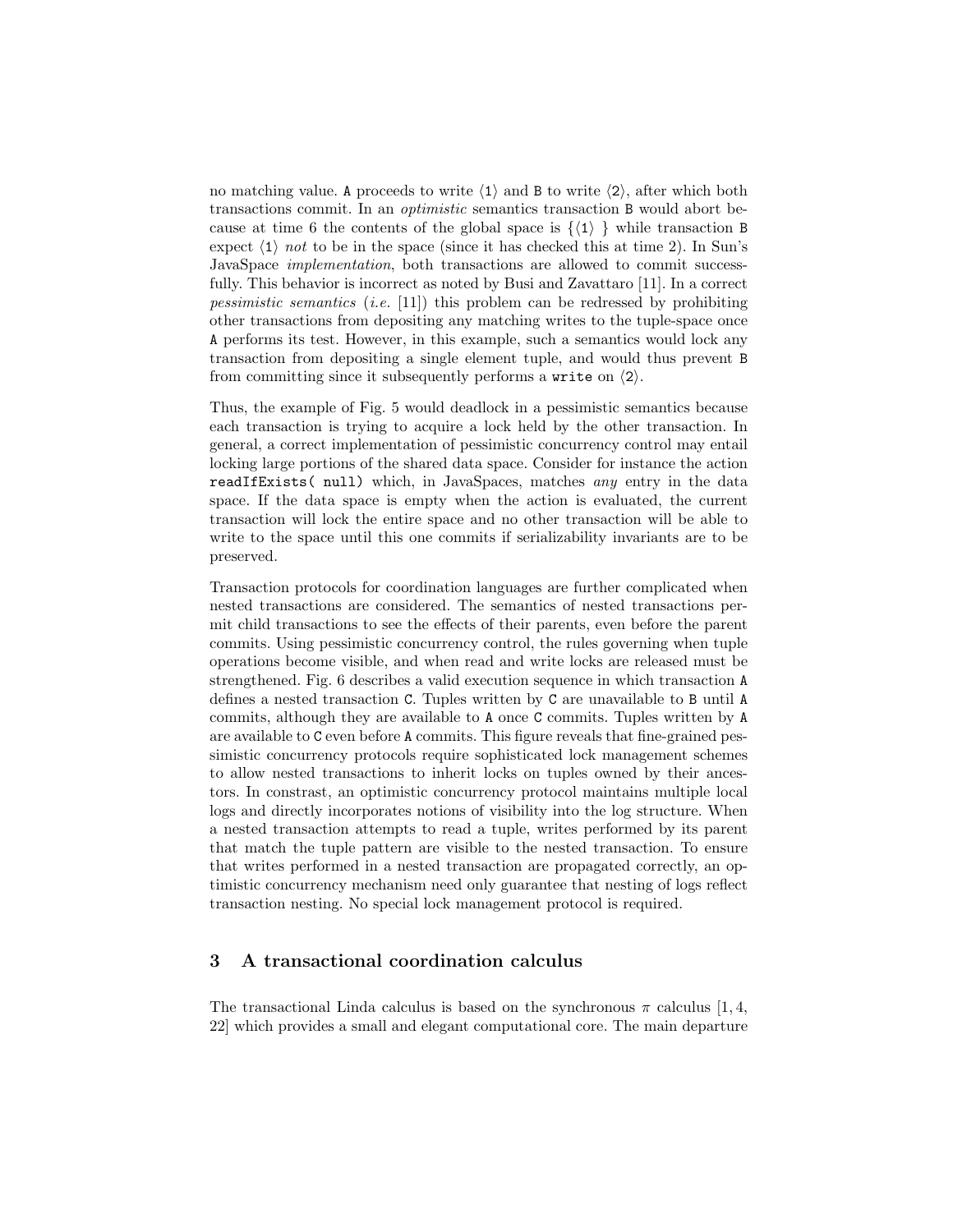

| start               | <1>            |                          | <1> | <1>                  | start       |
|---------------------|----------------|--------------------------|-----|----------------------|-------------|
| start               |                |                          |     |                      |             |
| write $(1)$         | $<1>$ $<1>$    | $<1>$ $<1>$              |     |                      |             |
|                     |                | take $(1)$ <1>           |     |                      |             |
|                     |                | write $(2)$ <1> <2>      |     |                      |             |
|                     | $<1>z$ < $<2>$ | $commit \le 1$ < 1> < 2> |     |                      |             |
|                     |                |                          |     | Ø                    | take<br>(1) |
| take $(1)$          | <2>            |                          |     |                      |             |
| write $(1)$ <1> <2> |                |                          | Ø   | Ø                    | commit      |
| transaction A       |                | transaction <b>A.C</b>   |     | transaction <b>B</b> |             |

Fig. 6. Actions performed by a nested transaction are not visible to the parent until the inner transaction commits; the effects of a nested transaction are not visible to other transactions until its parent commits.

from the  $\pi$  calculus is that rather than communicating by means of channelbased message passing, processes exchange tuples through a common shared space. Embeddings of Linda in process calculi have been explored in previous work [6, 17]. We shall focus only on essential features from the point of view of the transactional behavior of the calculus.

#### 3.1 Syntax

The syntax of the calculus is summarized in Fig. 7. We take an infinite set of names ranged over by meta-variable x. Tuples are sequences of formal and actual entries ranged over by meta-variable v. The empty tuple is denoted by  $\langle \rangle$ . The expression x . v denotes the tuple resulting from concatenating an actual name x with tuple v, while  $x^?$  v denotes the concatenation of a formal variable x with v. Meta-variable t ranges over transaction identifiers, and  $\ell$  over sequences of transaction identifiers.

The syntactic category of processes, ranged over by P and Q, includes the empty process 0 and parallel composition of processes  $P | Q$ . Synchronous output, written v. P, deposits the tuple denoted by v in the shared data space and proceeds to execute P. The input operation  $(v)$ . P evaluates the template v against the shared space; if a matching value is found, the tuple is taken from the shared space and the process continues as P with the formals of v replaced by actuals from the tuple; the operation blocks if no matching value can be found. Guarded replication, written  $(v)$ ! P, performs an input of v and, if a match is found, proceeds as P with (in parallel) a copy of the original process  $(v)!$  P. The test operation,  $(v)$ ? P; Q is a non-blocking test for presence which tries to find a tuple matching the template v, and if one is found, proceeds to evaluate P with the tuple; if no matching tuple is found in the space Q is evaluated. The restriction operator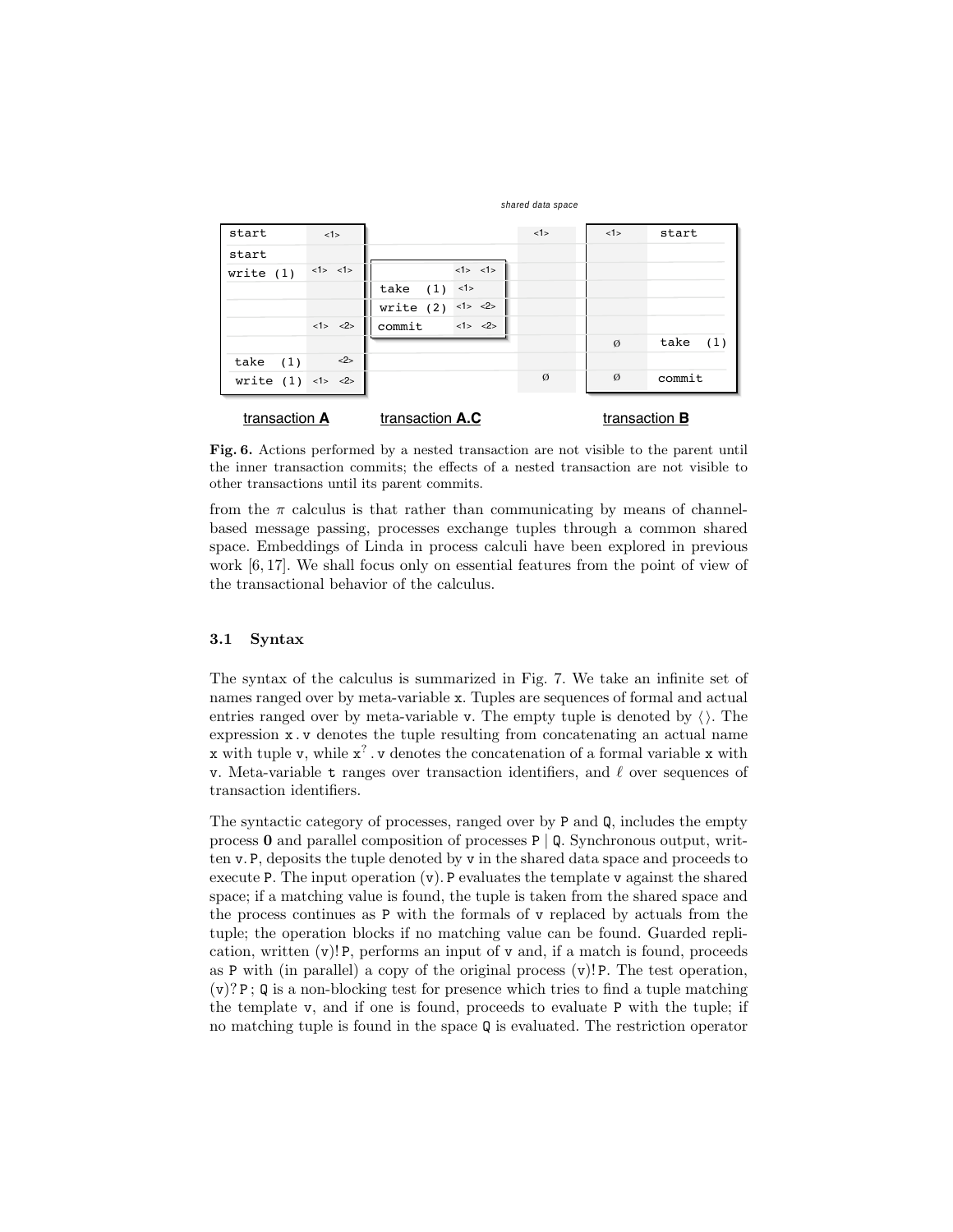Syntax:

 $P ::= 0 | P|Q | (\nu x) P | trans P | t[P] | commit | (v).P | v.P | (v)?P; Q | (v)!P$  ${\tt v} ::= \langle \, \rangle \, \mid \, {\tt x} \, . \, {\tt v} \, \mid \, {\tt x}^? \, . \, {\tt v} \qquad \quad \tau \, ::= \, {\tt v} \, \mid \, \frac{\tt v}{\tt v} \, \mid \, \neg {\tt v} \, \mid \, {\tt com} \, \mid \, {\tt srt} \qquad \quad \ell \, ::= \, \langle \, \rangle \, \mid \, \ell \, . \, {\tt t} \,$  $\mathcal{E} ::= \langle \rangle \,\mid\, \mathcal{E} \, . \, \ell : \rho \qquad \qquad \rho \; ::= \; \langle \rangle \,\mid\, \rho \, . \, \mathtt{v} \,\mid\, \rho \, . \, \mathtt{\neg v} \,\mid\, \rho \, . \, \mathtt{v}^?$ 

 $(v)! P \stackrel{v'_{\text{iv}}}{\longrightarrow}_{\text{iv}} v'_{\text{iv}} P | (v)! P (L\text{-LOOP})$ 

 $v.P \xrightarrow{v} \langle \rangle P$  (L-OUTP)

trans  $P \stackrel{\text{str}}{\longrightarrow} t [P]$  (L-START)

 $t[$  commit | P ]  $\stackrel{com}{\longrightarrow}_t 0$  (L-COMM)

P

 $(v). P \xrightarrow{v'_{\sqrt{v}}} \langle \rangle \xrightarrow{v'_{\sqrt{v}}} P$  (L-INP)  $(v)? P; Q \longrightarrow_{\langle}^v \qquad^{\forall}/_v P$  (L-POS)  $(v)? P ; Q \longrightarrow_{\langle} Q \qquad (L-NEG)$  ${\mathtt P} \overset{{\mathtt v}'_{{/\mathtt v}}}{\longrightarrow}_\ell {\mathtt P}' \quad {\mathtt v}', {\mathcal E}' = \mathtt{take}({\mathcal E},\ell) \quad {\mathtt v} \leq {\mathtt v}'$  $\overline{P} \xrightarrow{\ell} P' \xrightarrow{\ell} P'$  (G-INP)<br>  $\overline{P} \xrightarrow{\ell} P' \xrightarrow{\ell'}$  $P \stackrel{v}{\longrightarrow}_{\ell} P' \quad \mathcal{E}' = \text{put}(\mathcal{E}, \ell, v)$  $\frac{\ell}{\ell} \stackrel{\text{P}}{\rightarrow} \frac{\ell}{\ell} \stackrel{\ell}{\Rightarrow} \frac{\text{pt}(C,\ell,\nu)}{\ell}$  (G-OUTP)

$$
\frac{\mathbf{p} \xrightarrow{\neg \mathbf{v}} \ell \ \mathbf{p}' \ \mathcal{E}' = \mathbf{n} \mathbf{e} \mathbf{g}(\mathcal{E}, \ell, \mathbf{v})}{\mathbf{p} \ \mathcal{E} \xrightarrow{\ell} \mathbf{p}' \ \mathcal{E}'} \qquad \qquad \text{(G-NEG)}
$$

$$
\frac{\mathbf{P} \xrightarrow{\text{str}} \ell \ \mathbf{P}' \ \mathcal{E}' = \text{start}(\mathcal{E}, \ell)}{\mathbf{P} \ \mathcal{E} \xrightarrow{\ell} \mathbf{P}' \ \mathcal{E}'} \qquad \text{(G-START)}
$$

$$
\frac{\mathbf{p} \xrightarrow{\text{com}} \ell \ \mathbf{p}' \ \mathcal{E}' = \text{commit}(\mathcal{E}, \ell)}{\mathbf{p} \ \mathcal{E} \xrightarrow{\ell} \mathbf{p}' \ \mathcal{E}'} \qquad \text{(G-COMM)}
$$

$$
\frac{P \xrightarrow{\tau} P'}{t[P] \xrightarrow{\tau} t \cdot \ell t[P']} \qquad (L\text{-trans})
$$
\n
$$
\begin{array}{c|c}\n\text{P} \mathcal{E} \equiv P' \mathcal{E} & P' \mathcal{E} \xrightarrow{\ell} \mathbb{Q}' & \mathcal{E}' \quad \mathbb{Q}' \equiv \mathbb{Q} \\
\hline\n\text{P} \mathcal{E} \xrightarrow{\ell} \mathbb{Q} & \mathcal{E}'\n\end{array} \qquad \text{(G-CONG)}
$$

Evaluation Contexts:  $E\big[\bullet\big] \ \ \big\vert \ \ E\big[\bullet\big] \ \big\vert \ P$  $P \stackrel{\tau}{\longrightarrow}_{\ell} P'$  $\mathsf{t}[E[\, \mathtt{P}]] \stackrel{\tau}{\longrightarrow}_{\mathtt{t}.\ell} \mathsf{t}[E[\, \mathtt{P}']]$  $P \stackrel{\tau}{\longrightarrow}_{\ell} P' \quad x \notin fn(\tau)$  $(\nu x) P \stackrel{\tau}{\longrightarrow}_{\ell} (\nu x) P'$ Structural Congruence:  $P | Q \equiv Q | P$  ( $\nu x)$  ( $\nu y$ )  $P \equiv (\nu y)$  ( $\nu x$ ) P  $P \mid (\nu \times) \mathsf{Q} \equiv (\nu \times) P \mid \mathsf{Q} \quad \text{if } \mathsf{x} \not\in fn(P)$  $t[(\nu x) P] \equiv (\nu x) t[P]$  $(\nu \times)$  P  $\mathcal{E} \equiv P'$   $\mathcal{E}$   $if \times \mathcal{E}$   $fn(\mathcal{E})$   $\wedge$  P  $\equiv$  P'

Fig. 7. Syntax and Semantics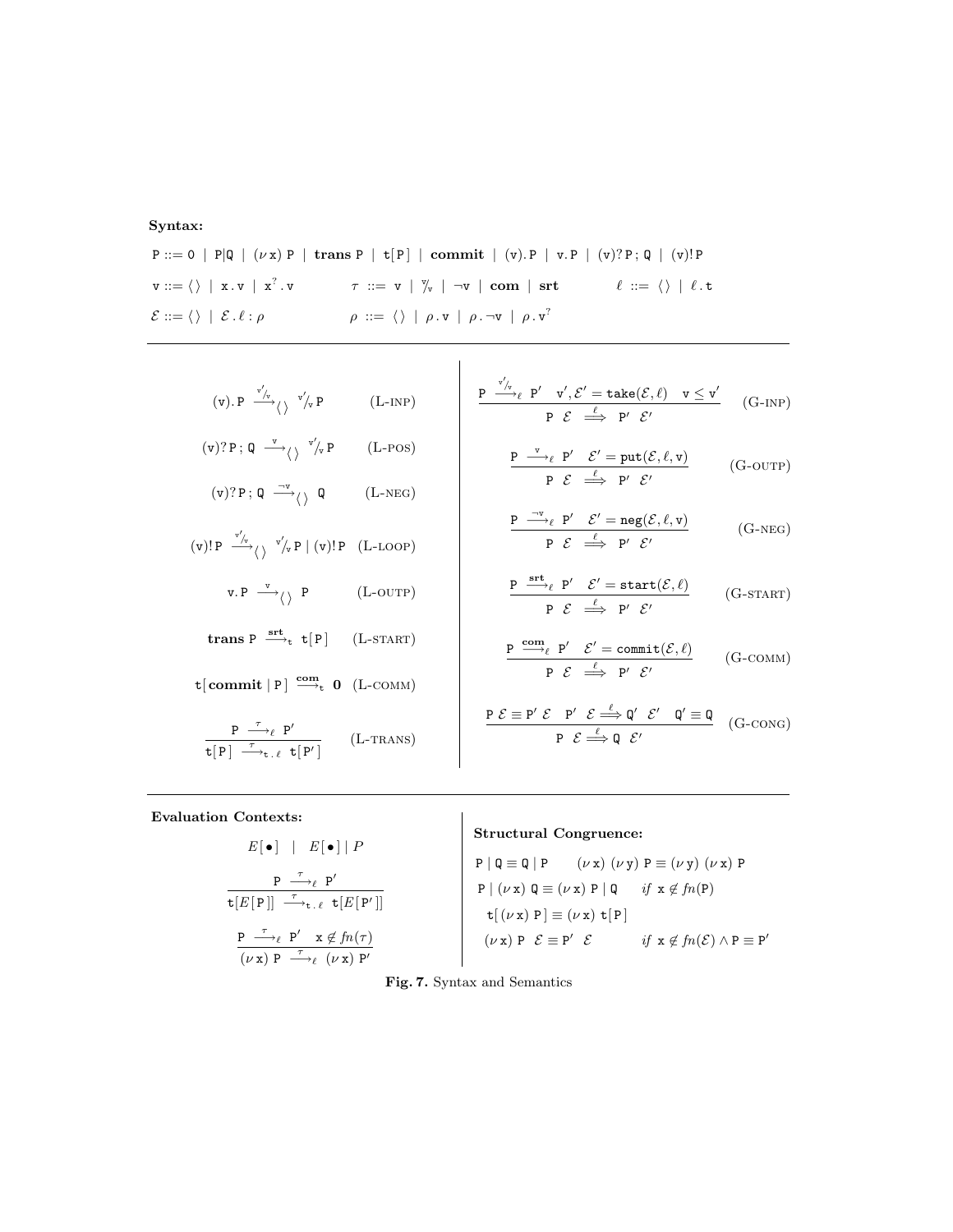Free Names:

$$
fn(\mathbf{0}) = \{\} \qquad fn(\mathbf{P} \mid \mathbf{Q}) = fn(\mathbf{P}) \cup fn(\mathbf{Q}) \qquad fn(\mathbf{v} \times \mathbf{P}) = fn(\mathbf{P}) - x \qquad fn(\mathbf{t} \mid \mathbf{P})\} = fn(\mathbf{P})
$$
\n
$$
fn(\mathbf{commit}) = \{\} \qquad fn(\mathbf{v}) \cdot \mathbf{P} = fn(\mathbf{P}) \cup fn(\mathbf{v}) - bn(\mathbf{v}) \qquad fn(\mathbf{v} \cdot \mathbf{P}) = fn(\mathbf{P}) \cup fn(\mathbf{v}) - bn(\mathbf{v})
$$
\n
$$
fn(\mathbf{trans}\ \mathbf{P}) = fn(\mathbf{P}) \qquad fn(\mathbf{v})? \mathbf{P}; \mathbf{P} = fn(\mathbf{P}) \cup fn(\mathbf{v}) - bn(\mathbf{v}) \qquad fn(\mathbf{v})! \mathbf{P} = fn(\mathbf{P}) \cup fn(\mathbf{v}) - bn(\mathbf{v})
$$
\n
$$
fn(\mathbf{x} \cdot \mathbf{v}) = \{x\} \cup fn(\mathbf{v}) \qquad fn(\mathbf{x}^2 \cdot \mathbf{v}) = fn(\mathbf{v}) \qquad fn(\mathbf{x}) \cdot \mathbf{P} = \{\}
$$
\n
$$
bn(\mathbf{x} \cdot \mathbf{v}) = bn(\mathbf{v}) \qquad bn(\mathbf{x}^2 \cdot \mathbf{v}) = \{x\} \cup bn(\mathbf{v}) \qquad bn(\mathbf{x}) = \{\}
$$

Matching:

$$
\langle\, \rangle \leq \langle\, \rangle \hspace{1cm} x \, . \, v \leq x \, . \, v' \ \ \, \text{if} \ \, v \leq v' \hspace{1cm} x^? \, . \, v \leq x \, . \, v' \ \ \, \text{if} \ \, v \leq v'
$$

#### Fig. 8. Free Names and Matching Rules.

 $(\nu x)$  P generates a fresh name x; the calculus is lexically scoped, so x is visible only in process  $P$ . Finally **trans P** and **commit** are used to, respectively, start and terminate a new transaction. The transaction trans P will execute the process P until a commit is evaluated, at which point all changes effected by the transaction will become visible to all other transactions. If a conflict is detected the transaction will not be able to commit and the evaluation of the thread will remain stuck. Note also that all other threads within the same transaction and nested transaction are terminated upon a commit. The calculus does not provide an explicit abort operation; we model aborted transactions as stuck terms on commit transitions.

#### 3.2 Semantics

The semantics of the calculus is shown in Figs. 7, 8, and 9. The semantics is stratified so that the local reduction relation  $\overrightarrow{P}$   $\rightarrow$  Q defines that process P can reduce to Q in one step. The transition is labeled by an action  $\tau$  and a

$$
x.y_{x,v'}p = y_{v'}p \qquad x.y_{y^?,v'}p = y_{v'}y_{y}p \qquad \langle y_{(x)}p \rangle = p
$$
  
\n
$$
y_y = 0 \qquad y_y = 0 \qquad y_y = 0 \qquad y_y = 0 \qquad y_y = 0
$$
  
\n
$$
y_y = 0 \qquad y_y = 0 \qquad y_y = 0 \qquad y_y = 0
$$
  
\n
$$
y_y = 0 \qquad y_y = 0 \qquad y_y = 0
$$
  
\n
$$
y_y = 0 \qquad y_y = 0 \qquad y_y = 0
$$
  
\n
$$
y_y = 0 \qquad y_y = 0
$$
  
\n
$$
y_y = 0 \qquad y_y = 0
$$
  
\n
$$
y_y = 0 \qquad y_y = 0
$$
  
\n
$$
y_y = 0 \qquad y_y = 0
$$
  
\n
$$
y_y = 0 \qquad y_y = 0
$$
  
\n
$$
y_y = 0 \qquad y_y = 0
$$
  
\n
$$
y_y = 0 \qquad y_y = 0
$$
  
\n
$$
y_y = 0 \qquad y_y = 0
$$
  
\n
$$
y_y = 0 \qquad y_y = 0
$$
  
\n
$$
y_y = 0 \qquad y_y = 0
$$
  
\n
$$
y_y = 0 \qquad y_y = 0
$$
  
\n
$$
y_y = 0 \qquad y_y = 0
$$
  
\n
$$
y_y = 0 \qquad y_y = 0
$$
  
\n
$$
y_y = 0 \qquad y_y = 0
$$
  
\n
$$
y_y = 0 \qquad y_y = 0
$$
  
\n
$$
y_y = 0 \qquad y_y = 0
$$
  
\n
$$
y_y = 0 \qquad y_y = 0
$$
  
\n
$$
y_y = 0 \qquad y_y = 0
$$
  
\n
$$
y_y = 0 \qquad y_y = 0
$$
  
\n
$$
y_y = 0 \qquad y_y = 0
$$
  
\n
$$
y_y = 0 \qquad y_y = 0
$$
  
\n
$$
y_y = 0 \qquad y_y = 0
$$
<

Fig. 9. Substitutions.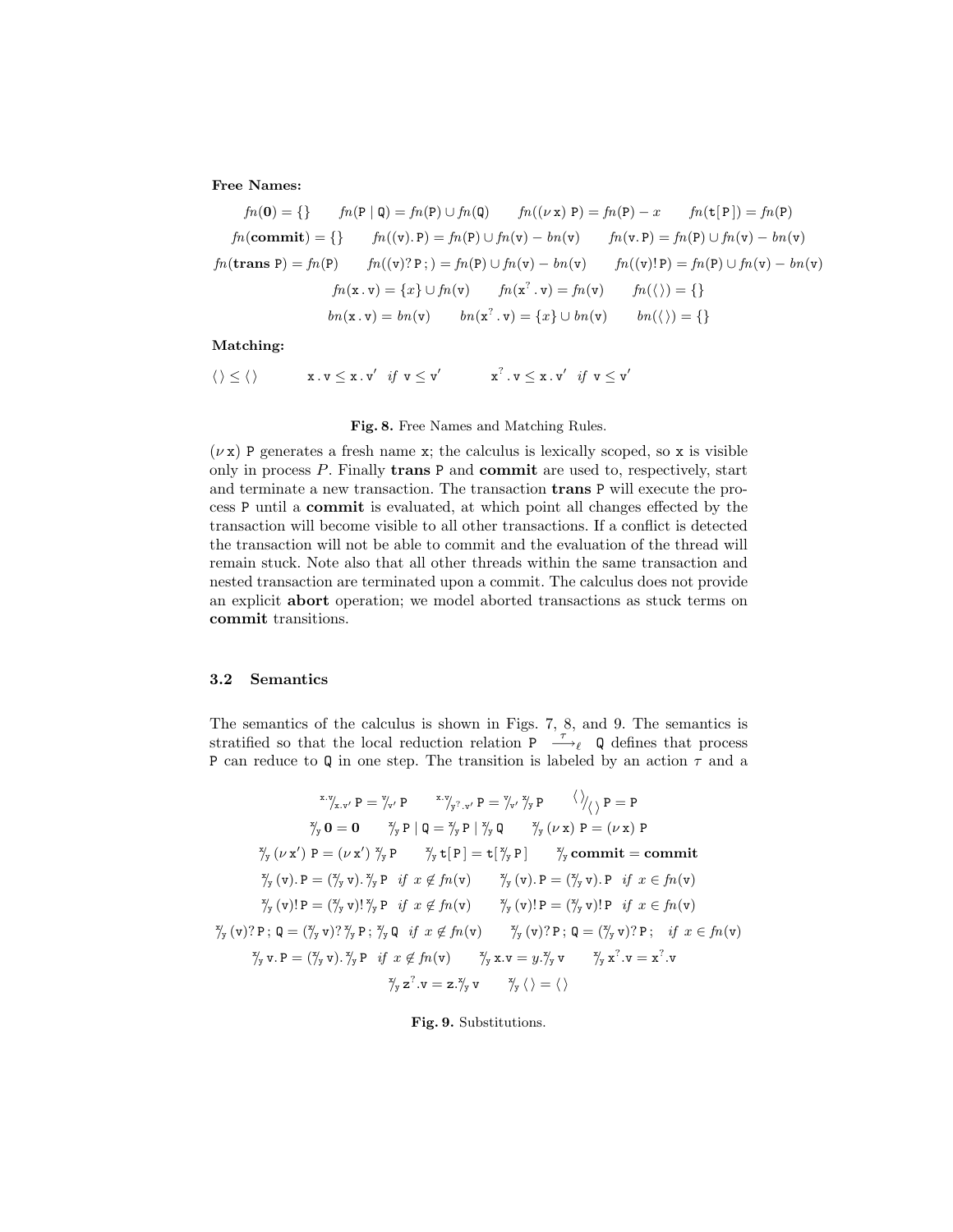transaction  $\ell$ . The global relation  $P \mathcal{E} \stackrel{\ell}{\Longrightarrow} Q \mathcal{E}'$  defines the behavior of a program P in an environment  $\mathcal{E}$ . We assume congruence of environments under element reordering.

In the local reduction relation the tuple space remains implicit. Each reduction step is labeled by one of the following actions:  $v, v'_v, \neg v, srt$ , and com, indicating a write of v, a take of v' matching v, a test for absence of v, the start of a transaction and a commit, respectively. Furthermore transitions are labeled by the issuing transaction name,  $\ell$ , composed of a sequence of transaction identifiers; the different identifiers correspond to the levels of nesting, thus  $t \cdot t''$ .  $t'''$  denotes an action performed by transaction  $t'''$  nested in transactions  $t'$  and  $t$ .

Starting a transaction with trans P creates a process P running within some transaction **t**, and is denoted  $\mathbf{t}[\mathbf{P}]$ . We assume that each new transaction identifier t is chosen to be distinct. Transactions can be nested, for instance the expression  $t[t'[P] | Q]$  denotes two parallel processes P and Q such that Q is running within a top level transaction **t** and a process P in a transaction **t'** nested within t. For example, the expression trans (trans v. 0) denotes a process that will spawn two transactions, the second nested within the first. Then the expression will reduce in one step to the inactive process:

$$
\mathtt{t}[\ \mathtt{t}'[\,\mathtt{v},0\,]\ \ ]\ \stackrel{\mathtt{v}}{\longrightarrow}_{\mathtt{t}\,\mathtt{.}\,\mathtt{t}'}\ \mathtt{t}[\ \mathtt{t}'[\,0\,]\ ]
$$

Notice that in this configuration, the tuple **v** was output from transaction **t** . **t**' and since there is no commit for that transaction that value will never become available to other processes.

The global reduction relation  $\stackrel{\ell}{\Longrightarrow}$  manages the shared data space and defines the semantics of the transactional facility. The semantics does not fix a specific implementation or a particular transactional model as it is parameterized by an environment  $\mathcal E$  which contains the tuple space and five operations over environments that implement the actual transactional model. Although we provide definitions for these operations that capture the essential traits of an optimistic concurrency protocol, other specifications that define alternative implementations of the protocol, or which express different transactional semantics (such as pessimistic concurrency) can be developed without modifying the global reduction relation.

The rule (G-inp) defines the behavior of a destructive read over the tuple space. Given an environment and a transaction, take returns a value available to that transaction; if that value matches the requested template, the transition proceeds with an updated environment.  $(G\text{-}\text{OUTP})$  is similar in that it relies on the put operation to record that a transaction  $\ell$  has output tuple v. (G-NEG) applies in case there is no tuple matching template  $v$  available to transaction  $\ell$ . When this occurs, the neg operation records this fact in the environment. (G-start) sets up the environment for a new transaction. (G-com) attempts to commit a transaction. Finally, (G-cong) allows reduction up to structural congruence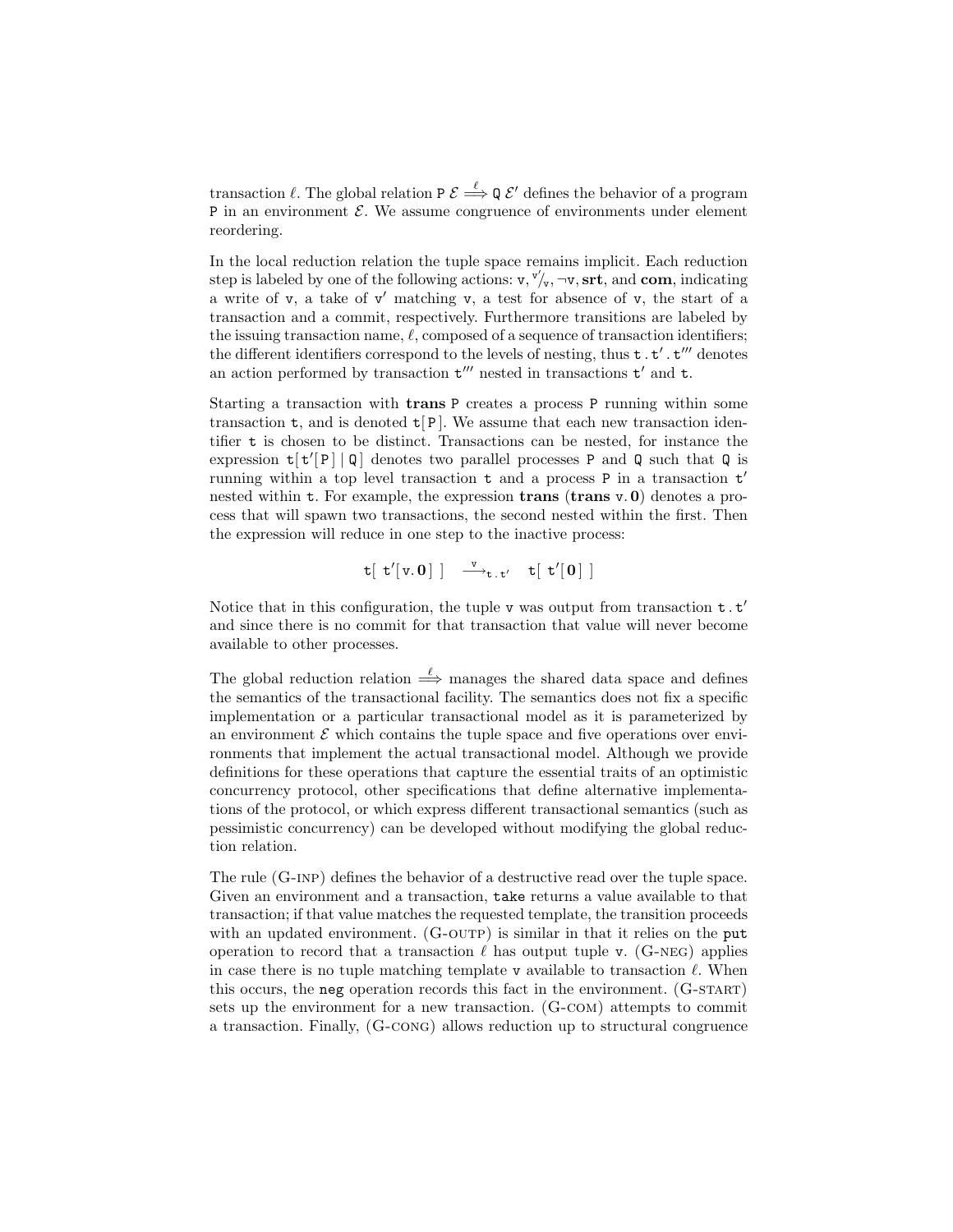| $v \in \mathtt{visible}(\mathcal{E}, \ell)$                                      | $match(visible(\mathcal{E}, \ell), v) = \{\}$                       |
|----------------------------------------------------------------------------------|---------------------------------------------------------------------|
| $\mathcal{E}' = \mathcal{E} \cdot (\ell : \rho \cdot \mathbf{v}^?)$              | $\mathcal{E}' = \mathcal{E} \cdot (\ell : \rho \cdot \neg v)$       |
| $\mathbf{v}, \mathcal{E}' = \mathtt{take}(\mathcal{E}, \ell)$                    | $\mathcal{E}' = \text{neg}(\mathcal{E}, \ell, v)$                   |
| $\mathcal{E}' = \mathcal{E} \cdot (\ell : \rho \cdot v)$                         | $\mathcal{E}' = \texttt{reflect}(\mathcal{E}'', \rho, \ell)$        |
| $\mathcal{E}' = \text{put}(\mathcal{E}, \ell, v)$                                | $\mathcal{E}' = \text{commit}(\mathcal{E}''.(\ell.t : \rho), \ell)$ |
| $\mathcal{E} \cdot (\ell : \langle \rangle) = \texttt{start}(\mathcal{E}, \ell)$ |                                                                     |

#### Fig. 10. Transactional semantics.

of processes. Top level  $\nu$ -binders can be erased to allow names to flow into the environment.

#### 3.3 Optimistic transactional facility

The implementation of an optimistic transactional model is shown in Figs. 10 and 11. In this scheme, the shared tuple space is represented by an environment  $\mathcal{E} = \ell_1 : \rho_1 \dots \ell_n : \rho_n$  which contains per-transaction logs  $\rho_1 \dots \rho_n$ . Each of these logs is a sequence comprised of events,  $v, v^7, \neg v$ ; these events denote an output of **v**, a removal of a tuple **v**<sup>?</sup> and an absence of a match for template  $\neg$ **v**, respectively.

 $\mathcal{E} = \texttt{reflect}(\mathcal{E}, \langle \rangle, \ell)$  $\mathcal{E}' = \texttt{reflect}(\mathcal{E} \cdot (\ell : \rho' \cdot \texttt{v}), \rho, \ell)$  $\mathcal{E}' = \texttt{reflect}(\mathcal{E} \, . \, (\ell:\rho'), \texttt{v} \, . \, \rho, \ell)$  $v \in \texttt{visible}(\mathcal{E}, \ell)$  $\mathcal{E}' = \texttt{reflect}(\mathcal{E} \, . \, (\ell : \rho' \, . \, \mathtt{v}^?), \rho, \ell)$  $\mathcal{E}' = \texttt{reflect}(\mathcal{E} \, . \, (\ell:\rho'), \texttt{v}^\texttt{?} \, . \, \rho, \ell)$  $match(visible(\mathcal{E}, \ell), v) = \{\}$  $\mathcal{E}' = \texttt{reflect}(\mathcal{E} \cdot (\ell : \rho' \cdot \neg v), \rho, \ell)$  $\mathcal{E}' = \texttt{reflect}(\mathcal{E} \, . \, (\ell : \rho'), \neg \mathtt{v} \, . \, \rho, \ell)$  $\texttt{visible}(\mathcal{E}, \ell) = \texttt{find}(\texttt{merge}(\mathcal{E}, \ell)) \quad \texttt{match}(\mathcal{V}, \mathtt{v}) = \{ \, \mathtt{v}' \, | \, \mathtt{v}' \in \mathcal{V} \, \land \, \mathtt{v} \leq \mathtt{v}' \}$  $\texttt{find}(\rho \cdot \texttt{v}) = \texttt{find}(\rho \cup \texttt{v})$  $\texttt{find}(\rho\,\ldotp\mathtt{v}^?)=\texttt{find}(\rho-\mathtt{v})$  $\texttt{find}(\rho \cdot \neg v) = \texttt{find}(\rho)$  $merge(\mathcal{E}, \langle \rangle) = \langle \rangle$  $merge(\mathcal{E}.(\ell . t : \rho), \ell . t) = merge(\mathcal{E}, \ell) . \rho$ 

### Fig. 11. Auxiliary functions.

The operations on the environment are take, neg, put, commit and start. Whenever a new transaction is created  $\texttt{start}(\mathcal{E}, \ell)$  is used to extend the environment with an empty log for transaction  $\ell$ . The operation  $\text{put}(\mathcal{E}, \ell, v)$  extends the log of transaction  $\ell$  with a tuple v. The operation take( $\mathcal{E}, \ell$ ) returns an arbitrary tuple visible by transaction  $\ell$  and records in the log that the tuple has been removed. The operation  $neg(\mathcal{E}, \ell, v)$  records the fact no tuple matching template v is visi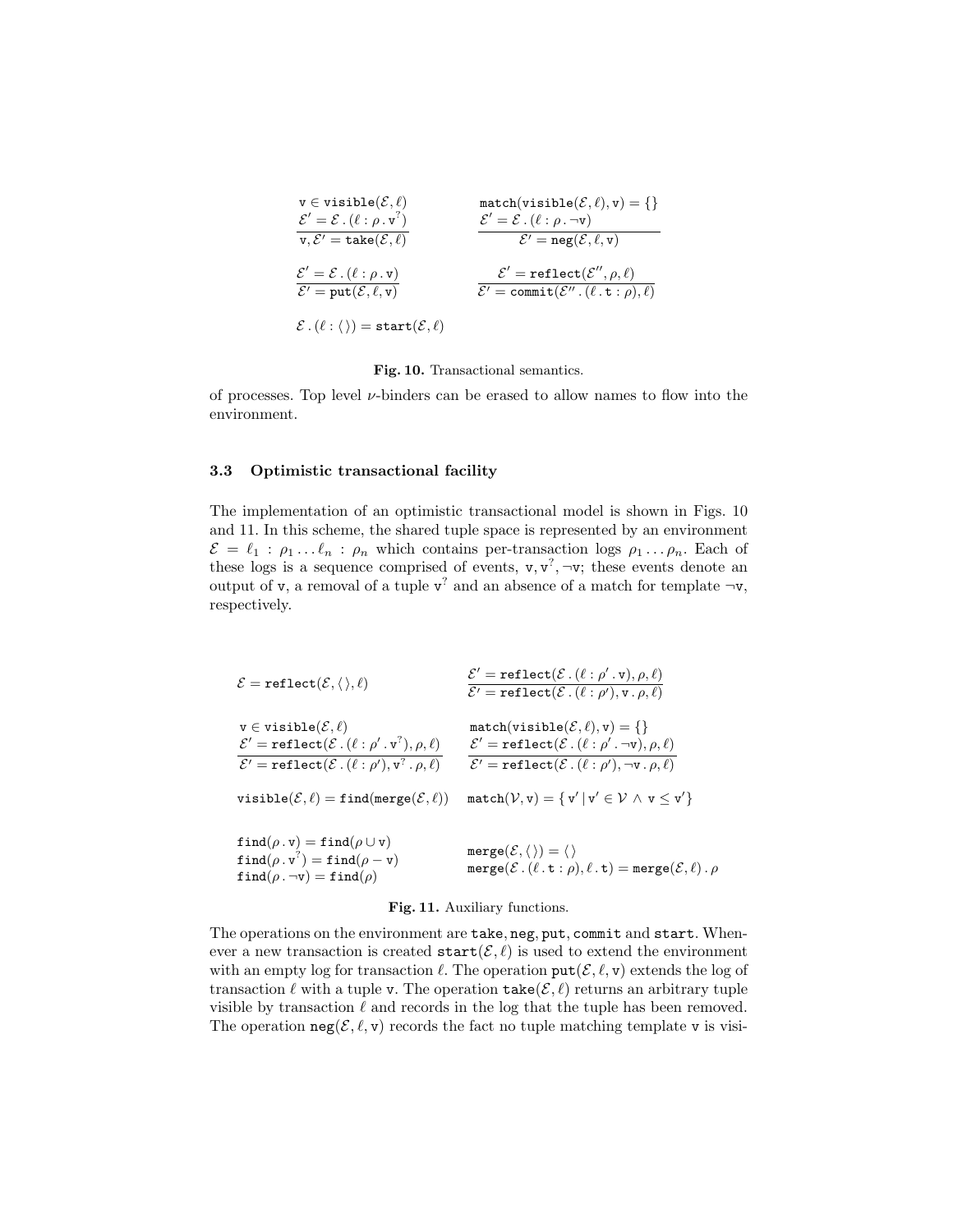ble to the transaction  $\ell$ . Finally, operation commit( $\mathcal{E}, \ell$ ) attempts to commit the change performed by transaction  $\ell$  to the log of the parent transaction. Commit operates by replaying the changes performed by transaction  $\ell$ . The commit fails if the environment for  $\ell$ 's parent is not in the expected state.

#### 3.4 Soundness

Proving the correctness of the semantics requires that we show our treatment of transactions preserves desired isolation and atomicity properties. To do so, we first define a notion of a *well-defined* state. Intuitively, a state is well-defined if the contents of the logs associated with each transaction are such that no conflicts would arise. One way to manifest this idea is to compare the state of a transaction's parent with its child at the point the child attempts to commit. If the parent reflects commits from other transactions that violate invariants recorded in the log of the committing child, the child state is not considered well-defined. We formalize this intuition thus:

**Definition 1.**  $\mathcal{E}$  is well-defined if for any transaction  $\ell$  such that  $\mathcal{E} \equiv \mathcal{E}'$ .  $(\ell : \rho)$ and  $\ell = \ell'$ .t, the function reflect $(\mathcal{E}', \ell', \rho)$  is defined.

Thus, the log of a child transaction is well-defined with respect to the parent if actions observed by the child are consistent with the actions seen by the parent. Satisfiability of this condition implies, that after a child commits, write and take operations performed by the child must be visible in the parent, and tuples that were observed to be absent by the child must still be so in the parent. Observe that the reflect operation propagates tuple events from a child transaction to a parent transaction provided these events do not violate natural visibility and serializability invariants.

**Definition 2.** A trace  $tr(R) = \mathbb{P}_0 \mathcal{E}_0 \stackrel{\ell_0}{\Longrightarrow} \ldots \stackrel{\ell_n}{\Longrightarrow} \mathbb{P}_n \mathcal{E}_n$  is serial iff  $\forall i, j, k$  such that  $0 \leq i \leq j \leq k \leq n$ , and  $\ell_i = \ell_k$ ,  $l_i \lhd l_j$  (read " $l_i$  is a prefix of  $l_j$ ).

A serial trace is one in which for all pairs of reduction steps with the same transaction label  $\ell$ , all actions that occur between these two steps are taken on behalf of that transaction or its children. Given a notion of a serial trace, we can define a soundness theorem that captures our desired notion of serializability:

**Theorem 1.** Let R be a sequence of reductions  $P_0 \mathcal{E}_0 \stackrel{\ell_0}{\Longrightarrow} \ldots \stackrel{\ell_n}{\Longrightarrow} P_{n_1} \mathcal{E}_{n+1}$ . If  $\mathcal{E}_{n+1}$  is well-defined, then there exists a sequence  $R' = \mathsf{P}_0 \,\mathcal{E}_0 \stackrel{\ell'_0}{\Longrightarrow} \ldots \stackrel{\ell'_n}{\Longrightarrow} \mathsf{P}_{n_1} \,\mathcal{E}_{n+1}$ such that  $R'$  is serial.

The proof of this theorem appeals to notions of permutability on global actions. Informally, two actions  $\alpha_1$  and  $\alpha_2$  executed in transactions  $\ell_1$  and  $\ell_2$  are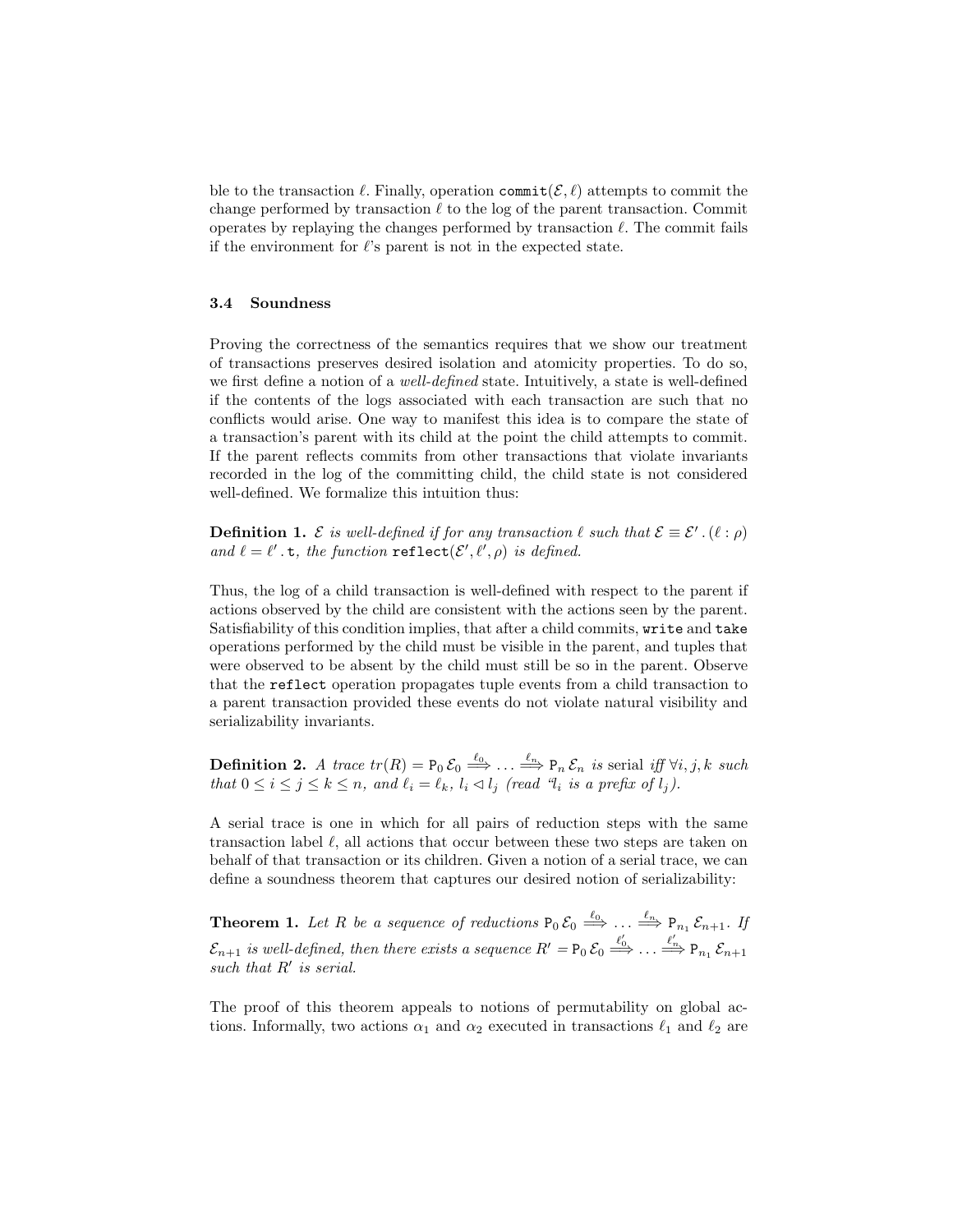permutable if they have no data or control-dependency with each other. For example, a take operation performed by a transaction  $\ell$  has a data dependency with any write operation performed by any of  $\ell$ 's parents that matches the read tuple. Simlarly, a write action logged in any parent transaction of  $\ell$  has a data dependency with any  $\neg v$  action recorded in  $\ell$ . This means that any valid serializable permutation cannot move a write action in a parent above a child action that successfully tested for the absence of the tuple being written.

# 4 Related Work and Conclusions

The Linda coordination model [19, 14] uses generative communication on anonymous structured data to facilitate interactions among concurrent programs. Its simplicity and generality make it a fertile vehicle in which to explore and formalize various concurrency abstractions [9, 17, 7, 13]. However, Linda does not directly support atomic operations on aggregate shared data. To alleviate this drawback, systems such as JavaSpaces [18] or TSpaces [27] allow operations on tuple-spaces to be encapsulated within transactions.

There is a large body of work that explores the formal specification of various flavors of transactions [23, 16, 20]. Most closely related to our work is that of Bussi, Gorrieri and Zavattaro [8] and Busi and Zavattaro [11] who formalize the semantics of JavaSpaces and discuss the semantics of important extensions such as leasing [10]. However, their work is presented in the context of a pessimistic concurrency control model. Our contribution is a formal characterization of transactions for Linda based on optimistic concurrency that provides scalable and deadlock-free execution.

Other related efforts include the work of Black et. al. [3] and Choithia and Duggan [15]. The former presents a theory of transactions that specify atomicity, isolation and durability properties in the form of an equivalence relation on processes. Choithia and Duggan present the pik-calculus and pike-calculus, extension of the pi-calculus that supports various abstractions for distributed transactions and optimistic concurrency. Their work is related to other efforts [11, 5] that encode transaction-style semantics into the pi-calculus and its variants. Our work is distinguished from these efforts in that it provides a simple operational characterization and proof of correctness of transactions that can be used to explore different trade-offs when designing a transaction facility for incorporation into a language. Haines et.al. [21] describe a composable transaction facility in ML that supports persistence, undoability, locking and threads. Their abstractions are very modular and first-class, although their implementation does not rely on optimistic concurrency mechanisms to handle commits. Berger and Honda [2] examine extensions to the pi-calculus to handle various forms of distributed computation include aspects of transactional processing such as two-phase commit protocols for handling commit actions in the presence of node failures.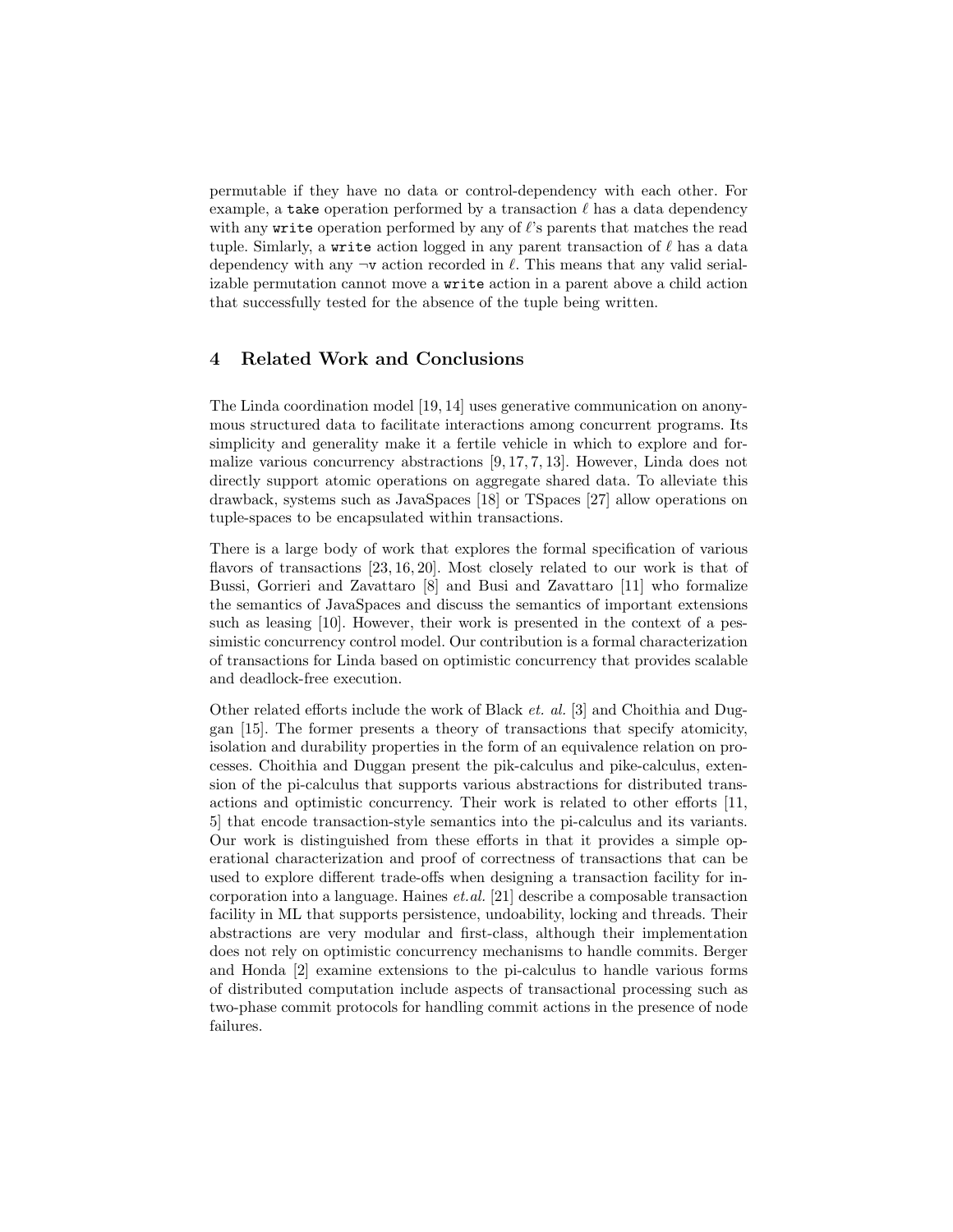While we have argued that Linda implementations that use optimistic concurrency protocols to subsume transactional behavior are likely to be more robust and exhibit better scalability than pessimistic variants, this argument depends on the way tuples are manipulated by transactions. If many transactions compete for a few tuples by attempting to update them in ways that cannot be expressed under a serializable schedule, aborts are likely to be high. Such applications are likely to exhibit better performance using a pessimistic protocol. Similarly, scalabilty limitations of pessimistic protocols that arise because of locking overheads incurred to support test-for-presence or absence operations are irrelevant if applications do not employ these actions. In an optimistic concurrency protocol, atomic propagation of updates from child to parent transactions when a commit action occurs incurs a cost proportional to the amount of work performed within the child transaction; we intend to explore implementation techniques to quantify these different overheads in scalable distributed environments.

### References

- 1. Roberto M. Amadio, Ilaria Castellani, and Davide Sangiorgi. On Bisimulations for the Asynchronous  $\pi$ -Calculus. In Ugo Montanari and Vladimiro Sassone, editors, CONCUR '96, volume 1119 of LNCS, pages 147–162. Springer-Verlag, Berlin, 1996.
- 2. Martin Berger and Kohei Honda. The Two-Phase Commitment Protocol in an Extended pi-Calculus. In Luca Aceto and Bjorn Victor, editors, Electronic Notes in Theoretical Computer Science, volume 39. Elsevier, 2003.
- 3. Andrew Black, Vincent Cremet, Rachid Guerraoui, and Martin Odersky. An Equational Theory for Transactions. Technical Report CSE 03-007, Department of Computer Science, OGI School of Science and Engineering, 2003.
- 4. Gérard Boudol. Asynchrony and the  $\pi$ -calculus (Note). Rapport de Recherche 1702, INRIA Sofia-Antipolis, May 1992.
- 5. R. Bruni, C. Laneve, and U. Montanari. Orchestrating Transactions in the Join Calculus. In  $13^{th}$  International Conference on Concurrency Theory, 2002.
- 6. Nadia Busi, Roberto Gorrieri, and Gianluigi Zavattaro. A process algebraic view of Linda coordination primitives. Theoretical Computer Science, 192(2):167–199, February 1998.
- 7. Nadia Busi, Roberto Gorrieri, and Gianluigi Zavattaro. A process algebraic view of linda coordination primitives. Theoretical Computer Science, 192(2):167–199, 1998.
- 8. Nadia Busi, Roberto Gorrieri, and Gianluigi Zavattaro. On the Semantics of JavaSpaces. In Formal Methods for Open Object-Based Distributed Systems IV, volume 177. Kluwer, 2000.
- 9. Nadia Busi, Roberto Gorrieri, and Gianluigi Zavattaro. Process calculi for coordination: From Linda to JavaSpaces. Lecture Notes in Computer Science, 1816, 2000.
- 10. Nadia Busi, Roberto Gorrieri, and Gianluigi Zavattaro. Temporary Data in Shared Dataspace Coordination Languages. In FOSSACS'01, pages 121–136. Springer-Verlag, 2001.
- 11. Nadia Busi and Gianluigi Zavattaro. On the serializability of transactions in JavaSpaces. In Proc. of International Workshop on Concurrency and Coordination